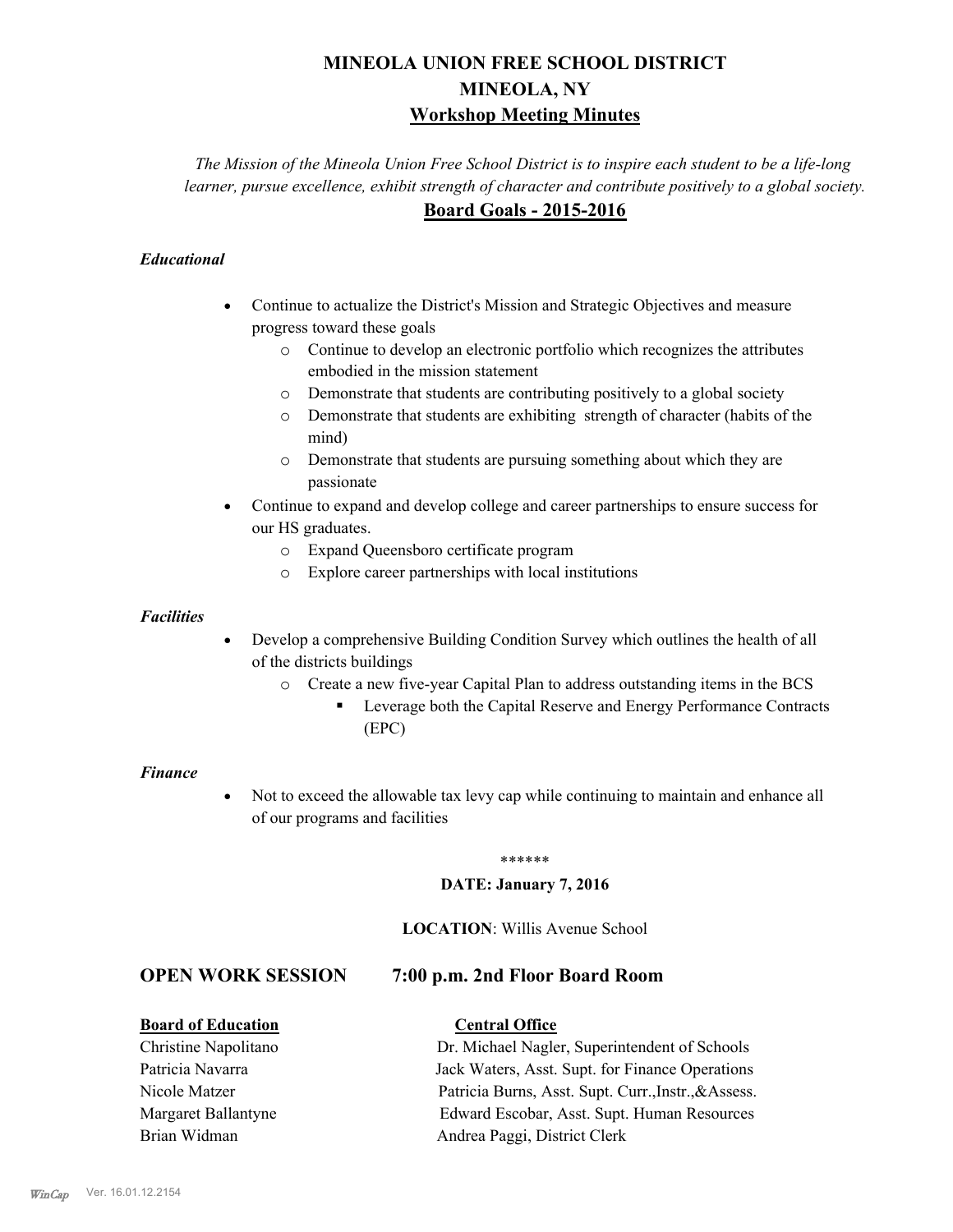**A. Call to Order: 7:01 pm B. Pledge of Allegiance**

- **C. Reading of Mission** Margaret Ballantyne
- **D. Moment of Silent Meditation**

# **E. Dais & Visitor Introductions**

#### **F. High School Student Organization Report**

There was no Student Organization report this evening.

### **G. BOE Reports**

#### **a. Comments from Board Trustees**

Brian Widman wished everyone a Happy New Year and hopes that everyone enjoyed their holidays.

Margaret Ballantyne also wished everyone a Happy New Year. After the last Board meeting, Dr. Ballantyne enjoyed the 5th grade concert, the Life Skills Class Tea and the Sing Alongs. She is looking forward to all of the events to come this year.

Nicole Matzer wished everyone a Happy New Year and looks forward to all that 2016 will bring.

Patricia Navarra attended the Meadow Drive PTA meeting and they a back in full swing following the holidays. They are busy preparing for the Regatta and have started "Donuts for Dads". Any dad attending a PTA meeting will receive a donut. Ms. Navarra was also given a tour of the Science lab by Dr. Fleischmann and was impressed with what she saw.

### **b. Comments from Board President**

Christine Napolitano wished everyone a Happy New Year and looks forward to 2016 with the Mineola School District.

#### **c. Comments from Superintendent**

Dr. Nagler also wished everyone a Happy New Year and stated that he just has two announcements this evening. Reggie Carter night will take place at the High School on Friday, 1/22/16. This night is in memory of former assistant principal Reggie Carter and all funds raised that evening will go towards the Reggie Carter Scholarship. The Girls Varsity Basketball team will play at 5:30pm and the Boys Varsity Basketball team will play at 7:30 pm. The second announcement is the result of a request by the Board to have a District Wide Art Show; one has been scheduled for March 14th.

### **H. Old Business**

There was no old business this evening.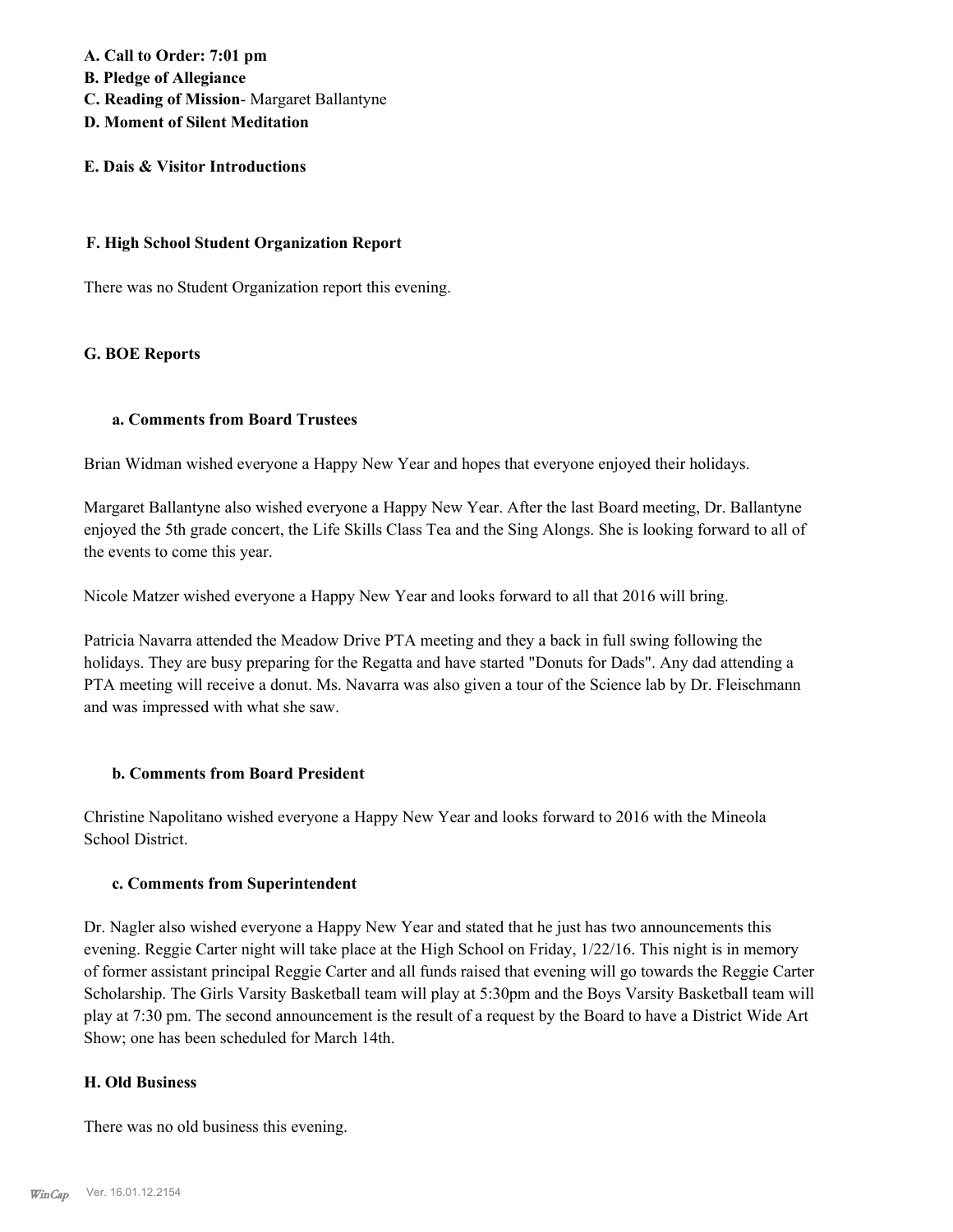#### **I. New Business**

#### **Accept donation**

**RESOLUTION #39 - BE IT RESOLVED** that the Board of Education accepts the donation of \$6000.00 from the Thomas and Jeanne Elmezzi Private Foundation to the Mineola Fine and Performing Arts Program to complete the sound system and replace musical instruments at the Middle School and makes an appropriation increase adjustment to Budget code: 2110-200-00-2400. .

**Motion:** Margaret Ballantyne **Second:** Nicole Matzer

Discussion: The Superintendent explained that once again this foundation has been very generous to the district. They earmarked this donation to be put towards the Fine and Performing Arts Program. He stated that we are very grateful to the Elmezzi Foundation.

| Yes: | Brian Widman         | No: | None |
|------|----------------------|-----|------|
|      | Margaret Ballantyne  |     |      |
|      | Nicole Matzer        |     |      |
|      | Patricia Navarra     |     |      |
|      | Christine Napolitano |     |      |
|      |                      |     |      |

**Passed:** Yes

#### **Approval of CAP- Financial Statements**

**RESOLUTION # 40- BE IT RESOLVED** that the Board of Education of the Mineola Union Free School District hereby accepts the Corrective Action Plan ("CAP") for the 2015 Audited Financial Statements by Nawrocki Smith and hereby instructs the Assistant Superintendent for Finance and Operations to file such a plan with the NYSED Office of Audit Services.

**Motion:** Patricia Navarra **Second:** Brian Widman

Discussion: The Superintendent explained that this is the yearly filing of the corrective action plan based upon the results of the external audit**.** 

| Yes: | Brian Widman         | No: | None |
|------|----------------------|-----|------|
|      | Margaret Ballantyne  |     |      |
|      | Nicole Matzer        |     |      |
|      | Patricia Navarra     |     |      |
|      | Christine Napolitano |     |      |

**Passed:** Yes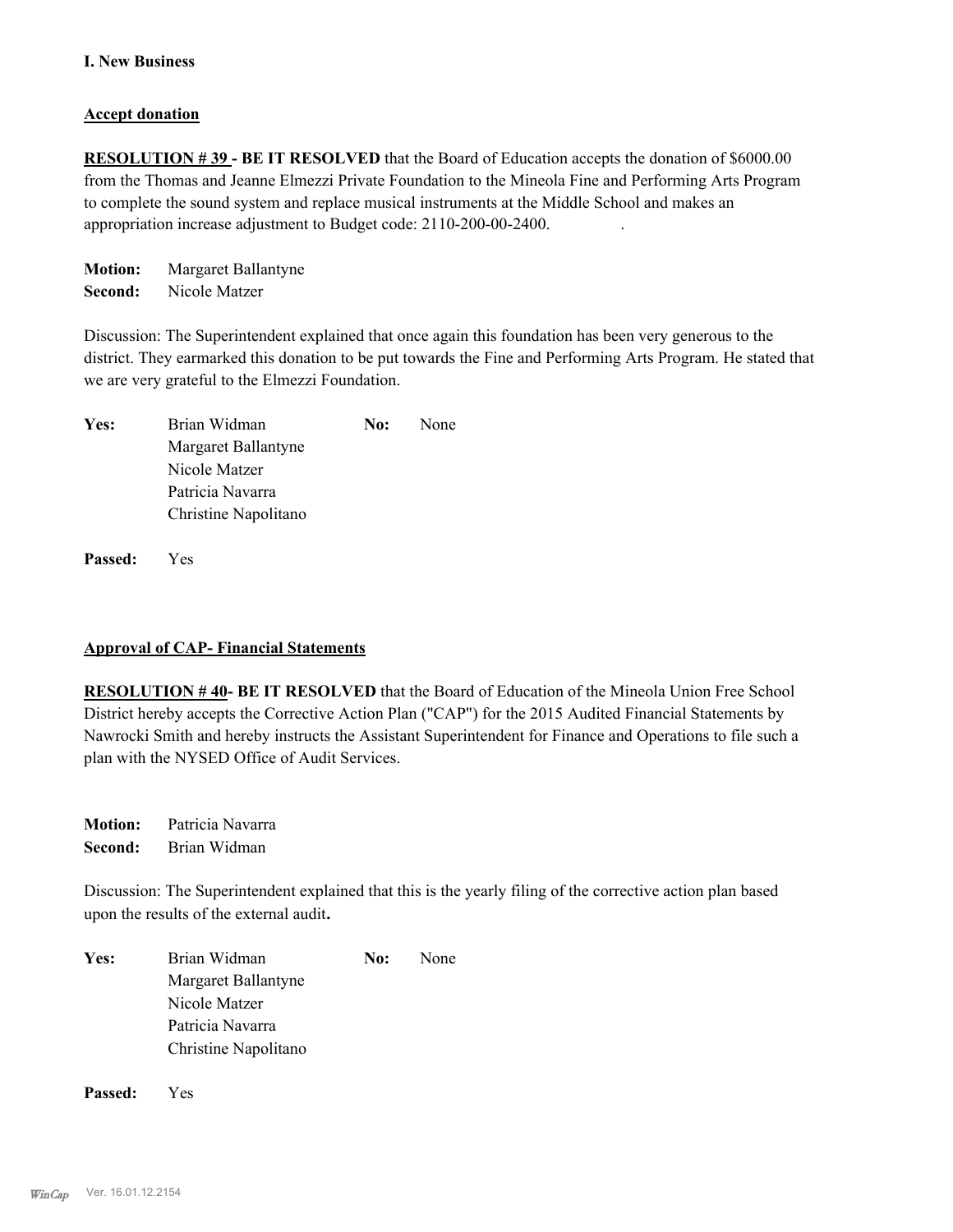#### **External Auditor Services RFP Award**

**RESOLUTION # 41- BE IT RESOLVED** that the Board of Education awards the External Auditor Services as outlined in the RFP to Nawrocki Smith for the time period from July 1,2015 to June 30, 2016, with the Board option for renewing on a yearly basis for four (4) succeeding years.

**Motion:** Margaret Ballantyne **Second:** Nicole Matzer

Discussion: The Superintendent stated that it is good practice every five years to put out a RFP for service. Based upon the results of this process, the district has decided to remain with Nawrocki Smith. There was no further discussion.

| Yes: | Brian Widman         | No: | None |
|------|----------------------|-----|------|
|      | Margaret Ballantyne  |     |      |
|      | Nicole Matzer        |     |      |
|      | Patricia Navarra     |     |      |
|      | Christine Napolitano |     |      |

**Passed:** Yes

#### **J. Consensus Agenda**

**RESOLUTION # 42- BE IT RESOLVED** that the Board of Education approves the consensus agenda items J.1.a. through J.5.a., as presented.

**Motion:** Nicole Matzer **Second:** Patricia Navarra

Discussion: Ms. Napolitano stated that there is a walk-on item to be added to the consensus agenda- item J.6.a.1- Business/Finance: Disposal of District Property. Patricia Navarra made a motion to add the item and was second by Margaret Ballantyne. The Board was polled; all were in favor of adding the item to the consensus agenda and the motion passed. Ms. Napolitano asked if there was any discussion or comments on the amended consensus agenda. Dr. Ballantyne stated that she wanted to express her sadness that Laura Kwiatek will be retiring and will miss her at the High School. There was no additional discussion.

| Yes: | Brian Widman         | No: | None |
|------|----------------------|-----|------|
|      | Margaret Ballantyne  |     |      |
|      | Nicole Matzer        |     |      |
|      | Patricia Navarra     |     |      |
|      | Christine Napolitano |     |      |

**Passed:** Yes

### 1. **Accepting of Minutes**

That the Board of Education accepts the minutes of the December 17, 2015 Business Meeting as presented. a.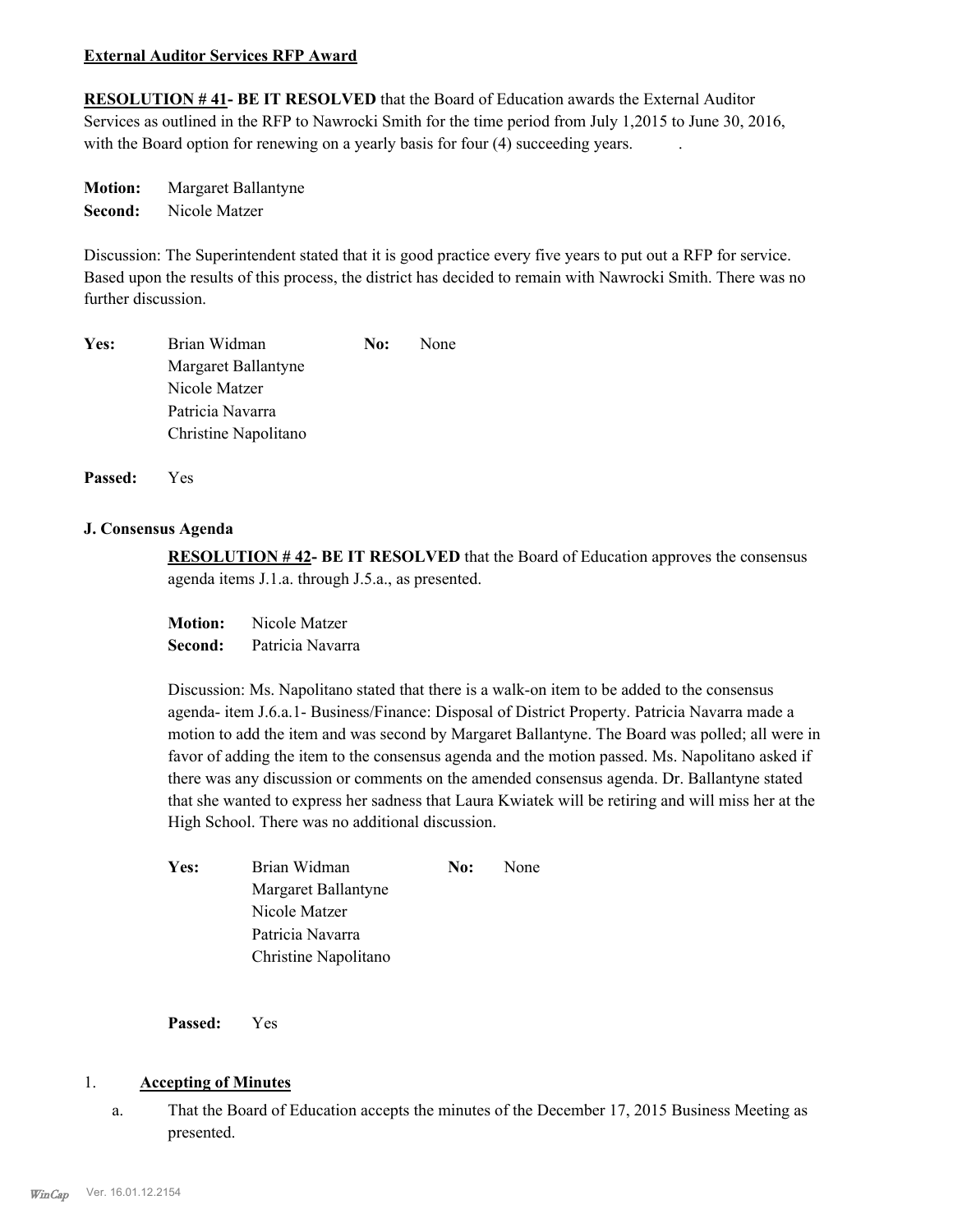# 2. **Instruction**

- a. Appointment(S) Perm Sub
- That the Board of Education approves the appointment of Meghan E. Cerrone, to the position of Permanent Substitute Teacher at a daily rate of \$100.00, effective January 4, 2016 to May 31, 2016. 1.
- Appointment(s) Club/Stipends b.

That the Board of Education approves the following Club/stipend recommendations for the current school year:

| <b>POSITION</b>            | <b>EMPLOYEE NAME</b> | <b>STIPEND</b>    |
|----------------------------|----------------------|-------------------|
| Winter Guard Director      | Rachel Montanez      | \$4,303.00        |
| Winter Guard Asst Director | Frank Mauriello      | \$1,434.00        |
| Winter Guard Coach         | Amy Vercruysse-Jones | \$985.00          |
| Winter Guard Drill Writer  | <b>Ashley Sandy</b>  | 1/2 of \$3,384.00 |
| Winter Guard Drill Writer  | Lindsay N. Beaumont  | 1/2 of \$3,384.00 |
|                            |                      |                   |

# 3. **Instruction: Student Actions**

- That the Board of Education approves the following Mineola High School Winter Guard Trip Schedule: a.
	- 1. Sunday, January 24, 2016- Mineola Home Show
	- 2. Sunday, January 31, 2016- West Orange Show, West Orange, NJ
	- 3. Saturday, February 6, 2016- Hillsborough Show, Hillsborough, NJ
	- 4. Saturday, February 13, 2016- JP Stevens Show, Edison NJ
	- 5. Saturday, February 27, 2016- WGI South Brunswick Regional, South Brunswick, NJ
	- 6. Sunday, February 28, 2016- WGI South Brunswick Regional, South Brunswick, NJ
	- 7. Saturday, March 5, 2016- South Brunswick Show, South Brunswick, NJ
	- 8. Saturday, March 26, 2016- Q Show, East Stroundsburg, PA
	- 9. Saturday, April 2, 2016- Somerville Show, Somerville, NJ

10. Wednesday, April 6- Sunday, April 10, 2016- WGI World Championship, Dayton, Ohio (Overnight)

11. Saturday, April 16, 2016- Main Championships, South Brunswick, NJ

# 4. **Civil Service**

- a. Resignation(s)
- That the Board of Education accept the resignation of Jamie Marrone, Typist Clerk at Jackson Avenue School, effective January 11, 2016. 1.
- b. Appointments
- That the Board of Education approve the appointment of Marcela Bustamante, to the position of part time Lunch Aide at the Jackson Avenue School, effective January 4, 2016. Salary is \$13.95 per hour on Step 1. 1.
- That the Board of Education approve the appointment of Bindu Jhangiani, to the position of part time Greeter at the Middle School, effective January 4, 2016. Salary is \$10.15 per hour on Step 1. 2.
- That the Board of Education approve the appointment of Doreen Warwick, to the position of part time Lunch Aide at Meadow Drive School, effective January 4, 2016. Salary is \$13.95 per hour on Step 1. 3.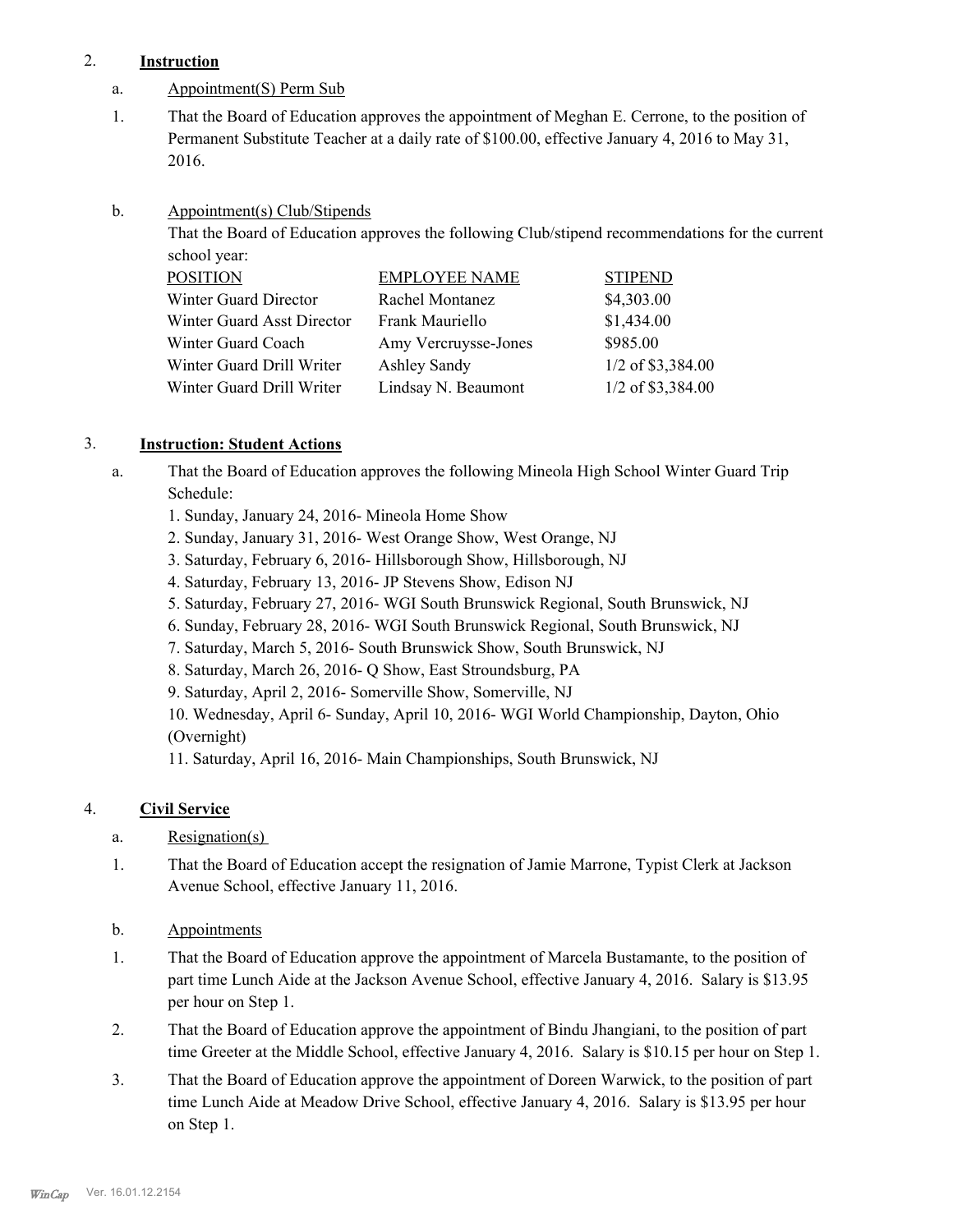- c. Leave(s) of Absence
- That the Board of Education approve a paid Medical Leave of Absence to Nomeky Billiris, Teacher Aide at the Middle School, effective December 7, 2015, until further notice. 1.
- That the Board of Education approve a paid Medical Leave of Absence to William Lutkins, Custodian at the Middle School, effective December 4, 2015, until further notice. 2.
- d. Resignation(s)
- That the Board of Education accept, with regret, the resignation for the purpose of retirement, of Daisy Aviles, Bus Attendant in Transportation, effective January 5, 2016. 1.
- That the Board of Education accept, with regret, the resignation for the purpose of retirement, of Laura Kwiatek, Stenographic Secretary at the High School, effective June 30, 2016. 2.
- That the Board of Education accept, with regret, the resignation for the purpose of retirement, of Doris Lanning, Account Clerk in the Business Office, effective June 30, 2016. 3.
- That the Board of Education accept, with regret, for the purpose of retirement, the resignation of Kathleen Conway, part time Teacher Aide at the High School, effective December 31, 2015. 4.

# 5. **Other**

Approval of New 2016 Standard Mileage Rate

a. That the Board of Education approves the new 2016 IRS Mileage Reimbursement Rate for approved travel at a rate of .54 cents per mile effective January 1, 2016.

### **Walk-on agenda item:**

\*Item to be added to the Consensus Agenda:

## **RESOLUTION # 42**

### **6. Business/Finance: Disposal of District Property**

- **a. That the Board of Education approves of the disposal of the following district property according to Policy #5250, declaring them obsolete:**
	- 1. Buses to be declared obsolete and traded in: Bus #89- 2004 Bluebird: VIN # 1BAKFCKA14F217018 Bus #90- 2004 Bluebird: VIN# 11BAKFCKA34F217019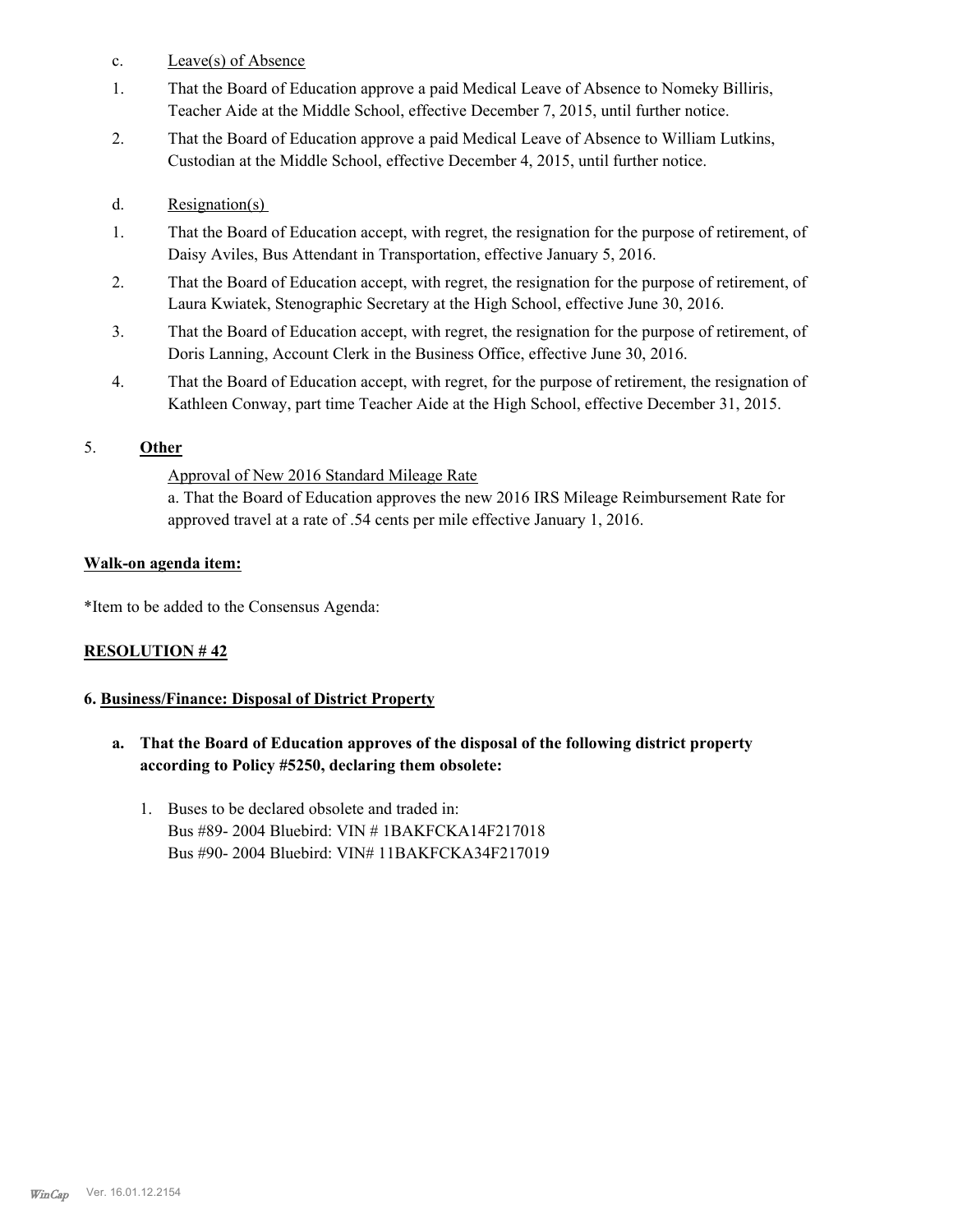#### **K. Superintendent's Report**

Superintendent of Schools' Reports for 1/7/16 Presentations:

#### 1. Student Service Center

For tonight's presentation, Dr. Nagler invited Dr. Smith, High School principal, to bring the Student Service Center here. Dr. Smith introduced Eileen Burke and Nancy Reagan, Student Service Center Advisors; Amy Trojanowski, Heather Dvorak and students. Dr. Smith thanked the Board for their support of the Student Service Center. He also took this time to acknowledge Nancy Reagan, who will be retiring at the end of this school year. Dr. Smith described her as a terrific human being and a hard worker who will truly be missed. He turned the presentation over to the advisors.

Eileen Burke thanked the Board again for the opportunity to give an overview of the Student Service Center. She started with the following quote "Educating the mind without educating the heart is no education at all"- Aristotle. Ms. Burke stated that this quote truly represents the core of the Student Service Center. There are several strands of service at the High School including student learning and community service. Ms. Burke gave a brief history of the Falk-Sysak Student Service Center. In 1983, teacher Diana Falk came up with the idea of the center and started with nursing home visits and lunch bunch. Walter Sysak, was a member of the Board of Education at that time and he was very supportive of the Student Service Center. Ms. Burke and Ms. Reagan have been advisors for about 12 years. The Student Service Center was funded by Learn and Serve America from 1989- 2011. They were one of twelve districts in NY that were awarded grants. Currently, the center is supported through public and private funds including; YSA (Youth Service America), SODEX, Nassau County Bar Association- We Care Fund and Walter Kaner Children's Foundation. Nancy Reagan presented another quote which is on the wall in the center- "Everyone can be great because anyone can serve..You only need a heart full of grace, A soul generated by love" Martin Luther King, Jr. Ms. Reagan stated that everyone can do something and the SSC provides many opportunities to serve others. She stated that sometimes students need just a little bit of nudging. It makes them very proud when they hear how former students continue their lifelong commitment to services after leaving the High School. Ms. Reagan reported that there are over 15 programs designed for every interest. For the elderly: nursing home visits, Lunch Bunch and Computeers. For our community: Peer tutoring, MS Homework Helpers, Math Helpers and PTA babysitters. For the larger community: Gingerbread University, Ronald McDonald House dinners, SPARC and Mary Brennan INN. There is service designed for every schedule: once a year, once a month and once a week. They accommodate all students schedules. Ms. Reagan reported that there are now opportunities for the 8th graders to participate: 8 ways to serve, 8 times per year. At this point in the presentation, Ms. Burke showed a video put together by some of the student volunteers. Following the video, Ms. Burke briefly discussed some of the recognition the Student Service Center has received through Newsday Future Corps: Habitat for Humanity and Pasta dinners for Mary Brennan INN. The INN also selected Mineola SSC to be profiled in a Newsday article. It was also reported that so far this year, students have completed 1280 hours of service; which does not include the hours of the 8th graders. These hours of service are not a requirement; students do them on their own. It was also mentioned that the class of 2015 completed a total of 3490 hours of service. Ms. Burke stated that at the end of each school year, the SSC has a breakfast to acknowledge the students service. Amy Trojanowski presented on a new way in which students will be acknowledged for their service. According to Ms. Trojanowski, students will be awarded badges through the kidOYO platform and they will be displayed in student's digital portfolio. Ms. Trojanowski explained how badges will be tracked and organized; she then displayed the award schedule. This includes: the event name, badge image, description, criteria, category, and award schedule. She also displayed an example of a student digital profile. Ms. Trojanowski explained that badges would be assigned to students based upon completion: aligned to submission of progress reports, incremental through January, Fall, Winter and Spring and cumulative year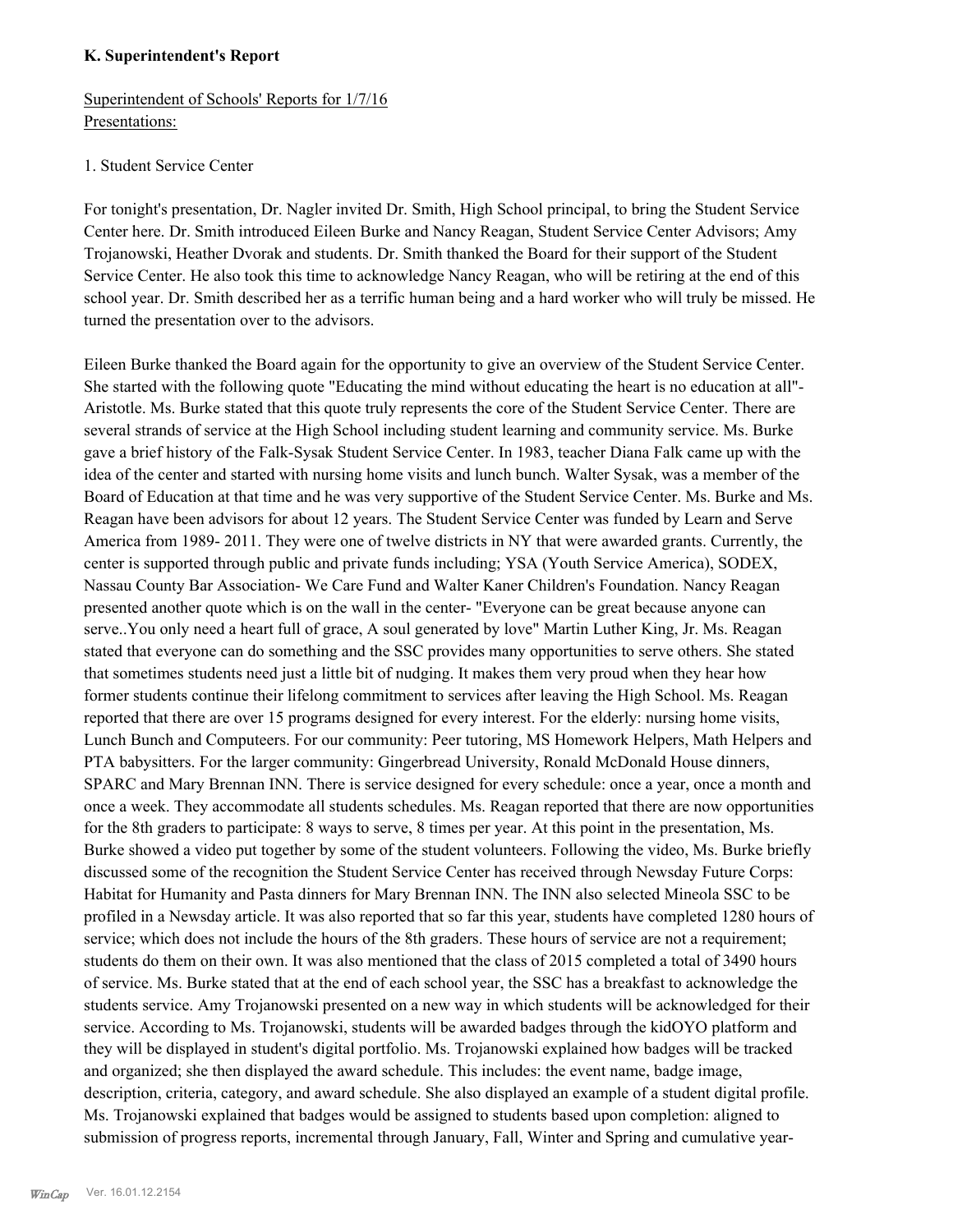end. Finally, Ms. Burke introduced the student who are here this evening; all are very active volunteers.

Dr. Nagler asked the Board if they had any questions or comments. Dr. Ballantyne thanked the students for their service and stated that they are truly contributing positively to the global society. She also thanked Eileen Burke and Nancy Reagan for finding something for all students to participate in. Patricia Navarra added that they have taught students that their actions have an effect on the world around them. Christine Napolitano expressed that it is important for everyone to see how these student are truly contributing to the global society. The Student Service Center has a profound effect on the students lives and students benefit from participating in these service opportunities. Dr. Nagler thanked the students and he asked them to describe what they would do without the Student Service Center. One student explained how she was very shy but these opportunities have helped her make friends, develop social skills and gain a better understanding of the community. Another student described attending a meeting for an outside organization and after attending she realized that not all other schools have the same service opportunities as Mineola. Dr. Nagler stated that the Student Service Center is the High School and providing service to others continues throughout the students' lives. He thanked all of the students for volunteering.

#### Superintendent Comments

The Superintendent had no additional comments this evening; but stated that he was in need of an Executive Session to discuss negotiations.

### **L. Executive Session Time: 7:45 p.m.**

At 7:45 pm, a motion was made for the Board of Education to go into Executive Session to discuss negotiations.

| <b>Motion:</b> | Nicole Matzer                                        |     |      |
|----------------|------------------------------------------------------|-----|------|
| Second:        | Margaret Ballantyne                                  |     |      |
| Yes:           | Brian Widman<br>Margaret Ballantyne<br>Nicole Matzer | No: | None |
|                | Patricia Navarra<br>Christine Napolitano             |     |      |
|                |                                                      |     |      |

**Passed:** Yes